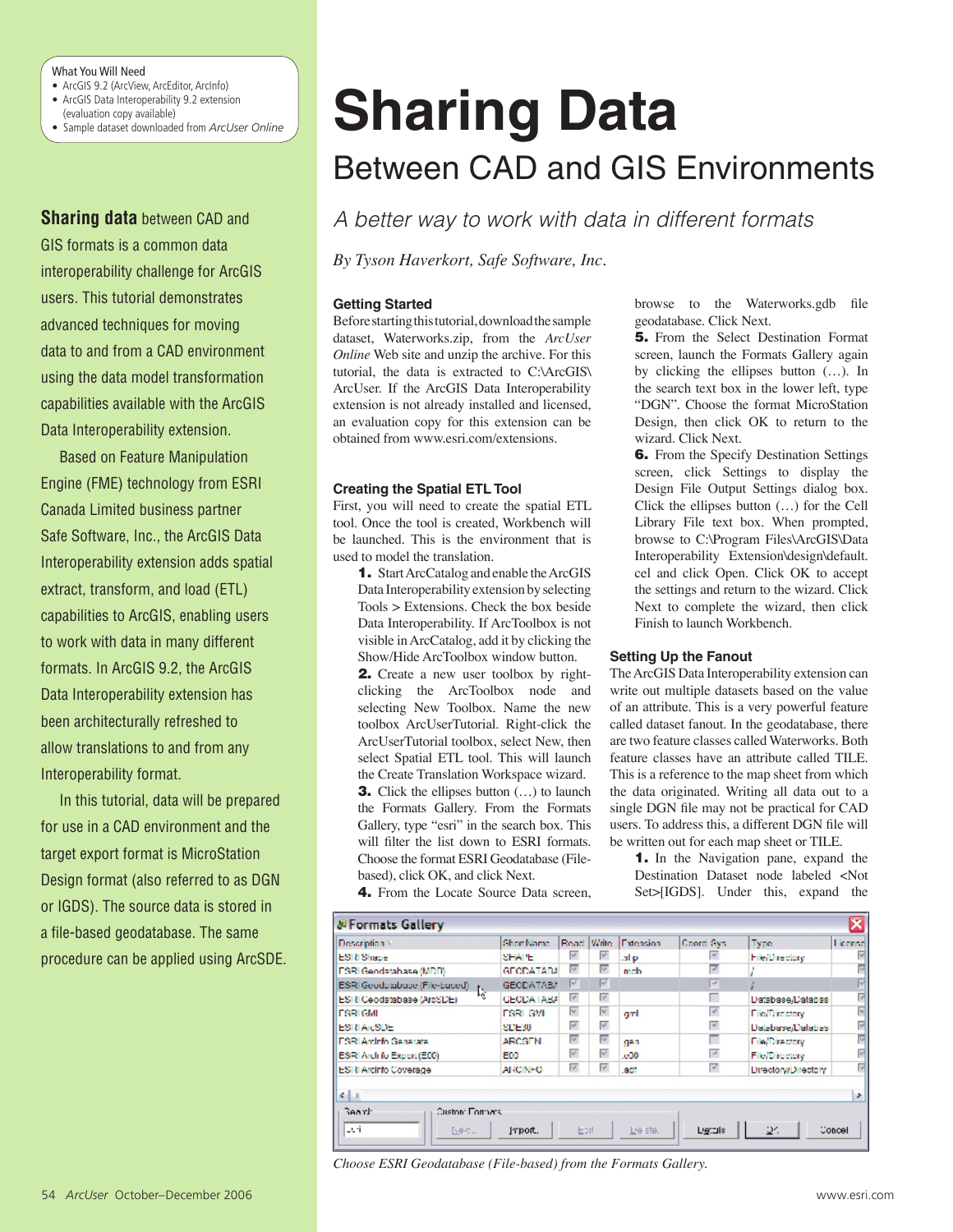Parameters node.

**2.** Double-click the Destination Design File node (marked with a purple "gear"). When prompted for the path to use to create the destination data, specify C:\ArcGIS\ ArcUser\DestinationData\test.dgn. Notice that the Destination Dataset is now labeled test[IGDS].

**3.** Right-click test[IGDS] and select Fanout Dataset. This will launch the Edit Fanout Parameters dialog box.

4. Set the Fanout Prefix to C:\ArcGIS\ ArcUser\DestinationData and use TILE as the attribute to fan out on. Leave the Fanout Suffix as the default (.dgn). Click OK. Note that the icon has changed to indicate that a fanout is present.

#### **Labeling the PIPE Features**

The attribute data will not be immediately available to the CAD users because they will not be able to attach the database to the CAD drawings. To accommodate these uses, the information will be presented graphically. The pipe's diameter will be placed in a label at the midpoint of each pipe.

1. Create a new destination feature type by copying and pasting. Right-click the destination feature type labeled 1 and select Duplicate. A new destination feature type called 3 will be created. The Workbench has many tools to transform geometry and attributes during a translation. These tools are called Transformers.

**2.** In the Navigation pane, click the Gallery tab. In the Search text box, type "label". This will filter all the transformers, and show only the ones that are related to labeling features. Double-click LabelPointReplacer to add it to the Workbench canvas. The LabelPointReplacer will read a feature and change its geometry to a point that can be used to create text.

3. Click the green PIPES output port (arrow) and drag it to the INPUT port on the LabelPointReplacer transformer. This connects the PIPES output to the LabelPointReplacer. Different colored Properties buttons indicate that the Properties of the transformers are in different states. Blue means that all the Properties have been verified and are valid.



*Browse to C:\Program Files\ArcGIS\Data Interoperability Extension\design\default.cel and click Open.*

Yellow indicates that the Properties are valid but have not been verified and may be incorrect. Red (with an exclamation point) signifies that there are required parameters that have not been filled in.

4. In this case, the Properties button on the LabelPointReplacer is red. Click Properties on the LabelPointReplacer. When the Parameters dialog box appears, pick ANNO\_DIAM as the attribute to label with, and set the Label Height to 4. Click OK to accept the settings. Notice that the Properties button has now changed to blue. Connect the LABELPOINT output to the destination feature class labeled 3.

#### **Transforming the PIPE Features**

Exporting the pipes is straightforward. The DIAMETER attribute of the PIPES feature type will be used to specify the width of each line involved so pipes can be easily identified



*In the Search text box, type "label". This will filter all the transformers and show only the ones that are related to labeling features. Double-click LabelPointReplacer to place it on the canvas.*

without relying on attributes. The same process could be used to modify the pipe colors or symbols.

Format attributes describe the structure or symbology of the data. User attributes describe the feature itself. For example, a line in a CAD file could be described as red (a format attribute). That same red line could have user attributes that describe it as a two-lane highway. Some of the more common format attributes are available by default, while others must be exposed from the Properties dialog box. The Format attribute igds\_weight is available by default. Notice that the igds\_weight port (arrow) on the destination feature type is red, which means that, currently, there are no values being passed into these feature attributes.

*Continued on page 56*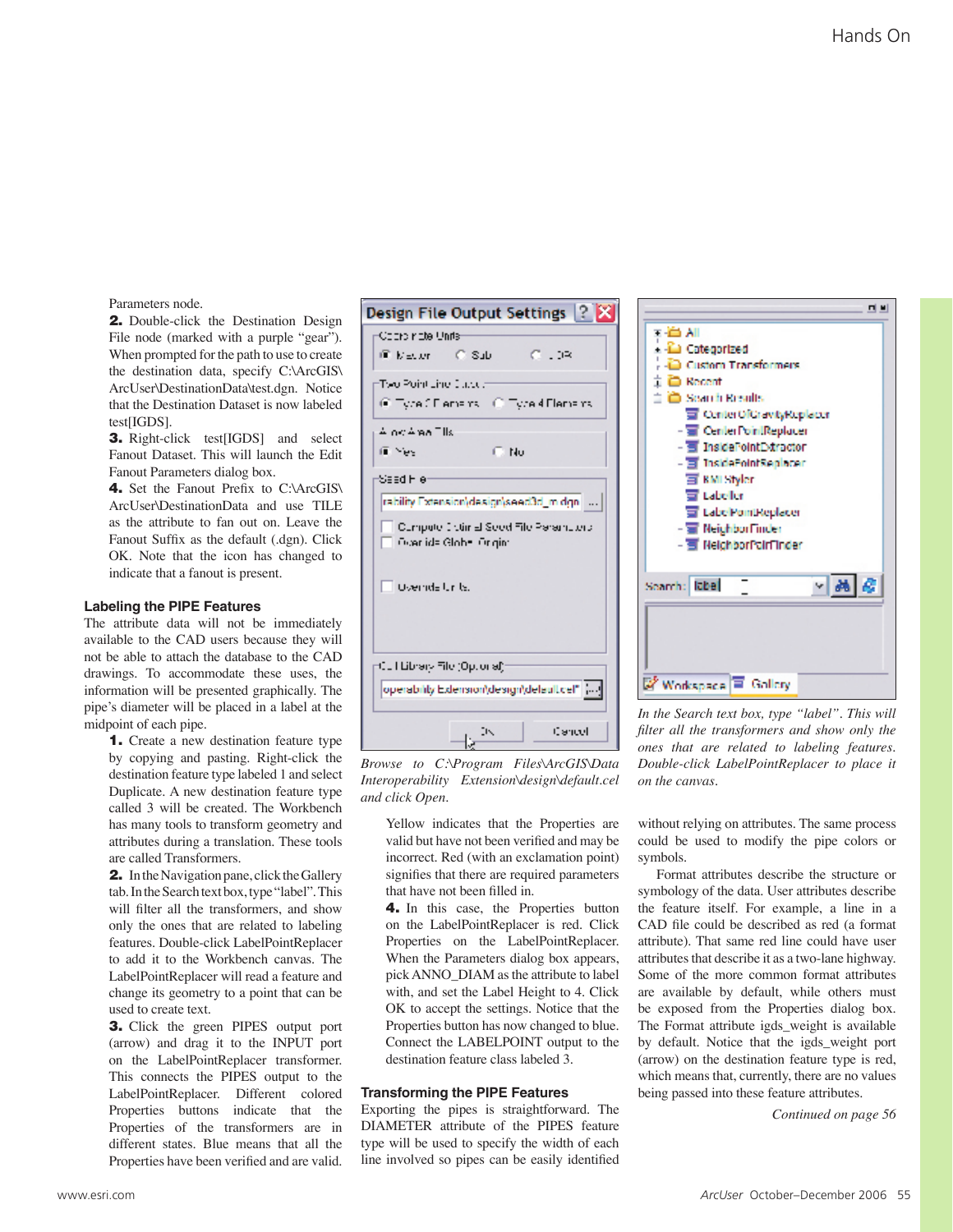# Sharing Data Between CAD and GIS Environments

*Continued from page 55*

**1.** Click the plus symbol  $(+)$  to expand the attribute lists for the PIPES source and destination feature types.

2. Connect the DIAMETER attribute from the source to the igds\_weight on the destination feature type 1.

# **Transforming the VALVE Features**

The next task is to take the geodatabase points and create DGN cells from them. Three classifications represent the size categories for the valves in this dataset—R1, R2, and R3. The same symbol will be used, but the size and color of the symbol will change based on the classification.

1. Sort the pipes based on their value for VALVESIZE by adding an AttributeFilter from the Gallery (double-click to place it on the canvas).

2. Delete the connection from the VALVES Source to Destination feature type 2, then connect the VALVES source to the input port on the transformer.

3. Open the Properties dialog box of the AttributeFilter by clicking the ellipses button. Set the Attribute to Filter By to VALVESIZE. Enter the Possible Attribute Values as R1, R2, and R3. Click OK. These values are case sensitive. (Note: if all variations of the VALVESIZE were unknown, the Import button could be used to read the source data and populate this table automatically.) Notice that three output ports, labeled R1, R2, and R3, have now been added to the AttributeFilter.

4. Expand the attributes for the destination feature type 2. Click Properties and select the Format Attributes tab. Expose igds\_ cell\_name, igds\_cell\_size, igds\_color, and igds\_type by checking the boxes beside the attributes. Some of these format attributes will have static values assigned to them, while others will have values passed into them based on the AttributeFilter.

5. Add three AttributeCreator transformers to the canvas. Connect the output from each AttributeCreator to each of the R1, R2, and R3 AttributeFilter inputs, respectively.

**a.** Click Properties of the AttributeCreator connected to R1. In the Properties dialog box, create an attribute called igds\_cell\_size and set the value to 400. Then create another attribute called igds\_color and set the value to 2. Click OK to close the dialog box.

**b.** Connect the R1 AttributeCreator to the destination feature type 2. Notice that the two ports with the same names on the destination feature type have now turned green. This means that values are



*Use the LabelPointReplacer to place the pipe's diameter label at the midpoint of each pipe.*